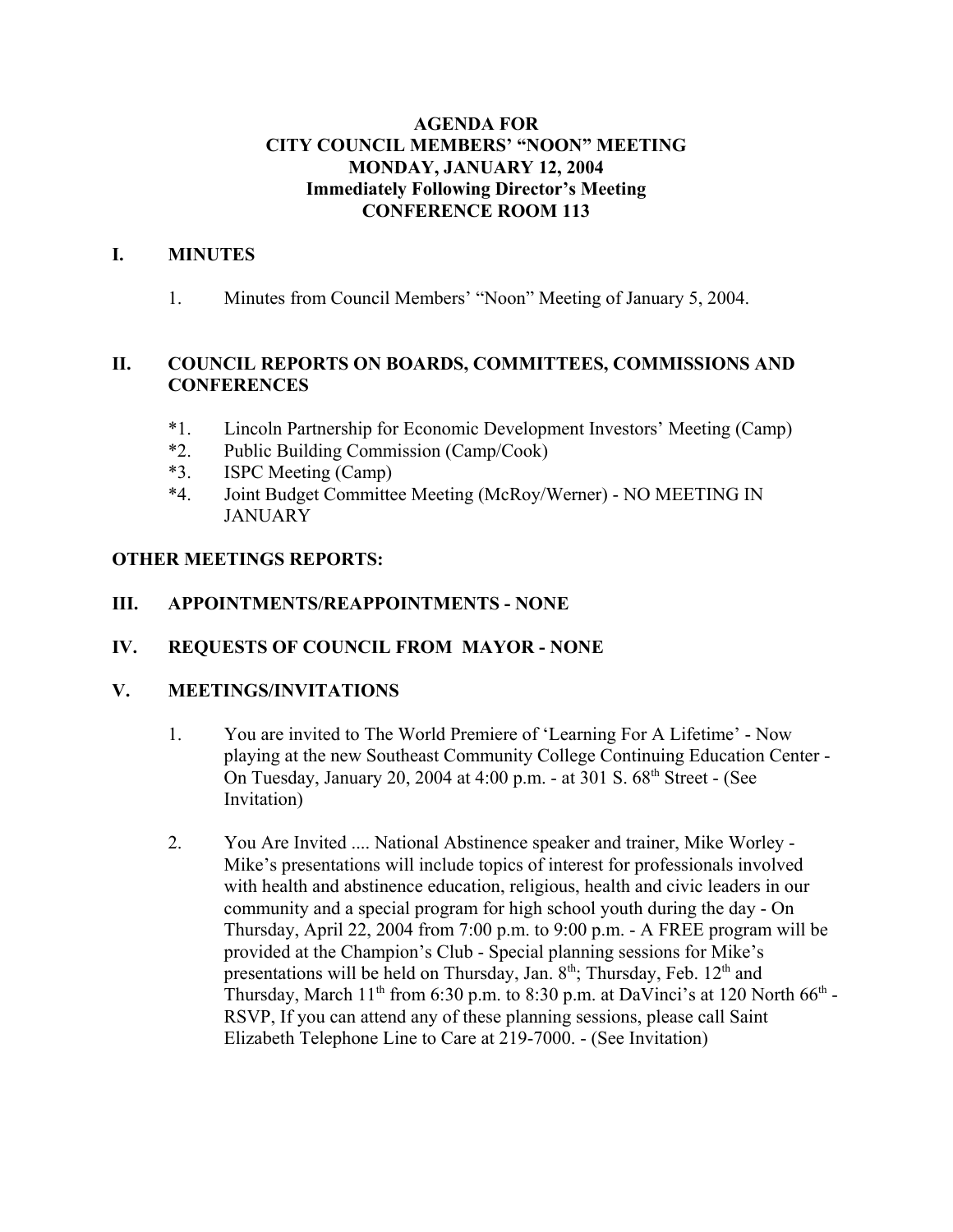- 3. Updowntowners Membership Luncheon on Wednesday, January 14, 2004 from 11:45 a.m. to 1:00 p.m. at Lazlo's-Hickory Room, 710 "P" Street - Cost is \$10.00 - RSVP to Heather Stewart at 434-6507 - (No Shows will be charged \$10.00) - (See Invitation)
- 4. The Lincoln Chamber of Commerce invites you to attend the following Ribbon Cuttings: - Please RSVP to Jaime Henning at 436-2354 or E-Mail:
	- A.) Optical Delights, 5600 S. 56<sup>th</sup> Street, Suite 7 on Thursday, January 15, 2004 at 10:00 a.m.
	- B.) Bank First Mortgage Lending, 6800 S. 32<sup>nd</sup> Street on Thursday, January 15, 2004 at 3:00 p.m.
	- C.) Downtown Physicians Group, 1800 "O" Street, Suite 220 on Wednesday, February 11, 2004 at 4:30 p.m.
- 5. Invitation from Kathy Campbell Ribbon Cutting/Dedication for Cedars Northbridge Community Center on Friday, January 16, 2004 at 11:00 a.m. at 1533 N.  $27<sup>th</sup>$  Street (just north of Police Station) - Tours and refreshments from 10:00 a.m. to 11:00 a.m. - Remarks by Mayor Coleen Seng and Congressman Doug Bereuter. (See Invitation)

# **VI. MISCELLANEOUS**

- 1. Discussion on "Common Agenda Items". (See Attached E-Mail)
- 2. Discussion on Special Liquor Permits (100 ft. Rule/Mitigation)(45 min).
- 3. Discussion on Televising all Council proceedings. (Requested by Terry Werner) (See Attached E-Mail)

# **VII. CITY COUNCIL MEMBERS**

# **VIII. ADJOURNMENT**

### **\*HELD OVER UNTIL FEBRUARY 2, 2004.**

ca011204/tjg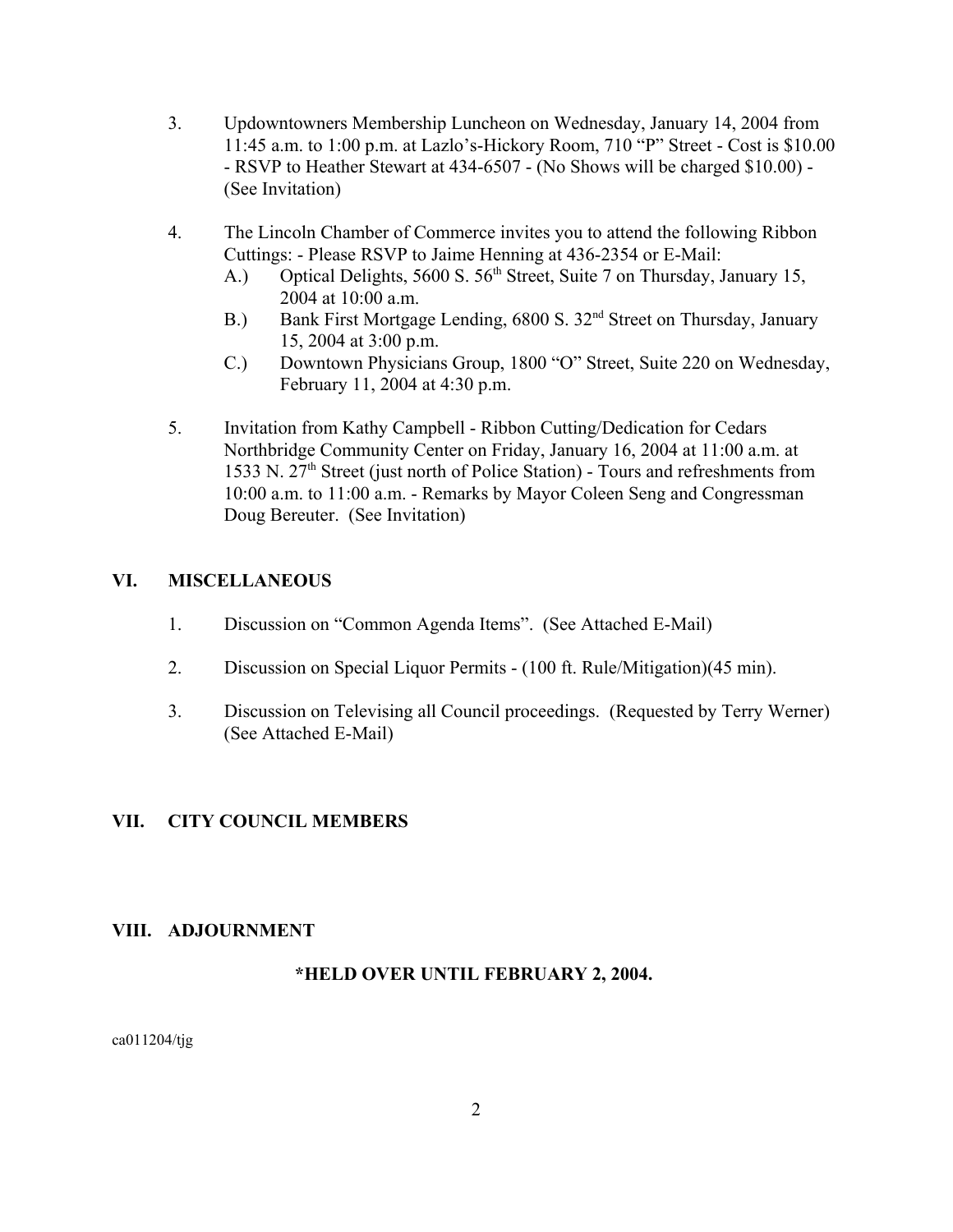# **MINUTES CITY COUNCIL MEMBERS' "NOON" MEETING MONDAY, JANUARY 12, 2004** *CONFERENCE ROOM 113*

*Council Members Present:* Jon Camp, Chair; Terry Werner, Vice-Chair; Jonathan Cook, Glenn Friendt, Patte Newman, Ken Svoboda; ABSENT: Annette McRoy

*Others Present:* Mayor Coleen Seng; Mark Bowen, Ann Harrell, Cori Kielty, Mayor's Office; Dana Roper, City Attorney, Joel Pedersen, Law Department; Police Chief Tom Casady; Marvin Krout, Planning Director; Jon Carlson, Planning Commission Member; Eddy Powers, Student from McCallister College in St. Paul Minnesota, *shadowing Council Member Werner;* Joan Ray, Council Secretary; Nate Jenkins, Lincoln *Journal Star* representative.

## **I MINUTES**

1. Minutes from Council Members' "Noon" Meeting of January 5, 2004.

Chair Camp requested a motion to approve the above-listed minutes. Ken Svoboda moved approval of the minutes, as presented. The motion was seconded by Terry Werner and carried by the following vote: AYES: Camp, Cook, Friendt, Newman, Svoboda, Werner; NAYS: None; ABSENT: McRoy

# **II. COUNCIL REPORTS ON BOARDS, COMMITTEES, COMMISSIONS AND CONFERENCES -**

\*1. LINCOLN PARTNERSHIP FOR ECONOMIC DEVELOPMENT INVEST-ORS' MEETING (Camp) - Mr. Camp, stating that the reports could be brief, decided not to hold them over until the next "Noon" Meeting, as was originally intended to accommodate a lengthy discussion on the Special Liquor Permits scheduled for today's meeting.

Mr. Camp reported that the Mayor had made comments. There will be some work done with the Manufacturing Council. There was some discussion on the importance of LB775 so they will be watching that. There was a presentation from a MBA Student from the University on studies which she had done on warehousing and international logistics industries. Jim Fram made some brief remarks. KPMG Accounting firm was studying various incentive programs from around the nation with the idea being to make a proposal stating what might be done - that could include modifications of LB775 for ways to create a tax structure in Nebraska that would help localities in the State. The next economic recruiter will start at LPED on February 4, 2004. LES will be doing a presentation on economic recruitment at the next meeting, which will be January  $27<sup>th</sup>$  at 1:00 p.m. at the Chamber Offices.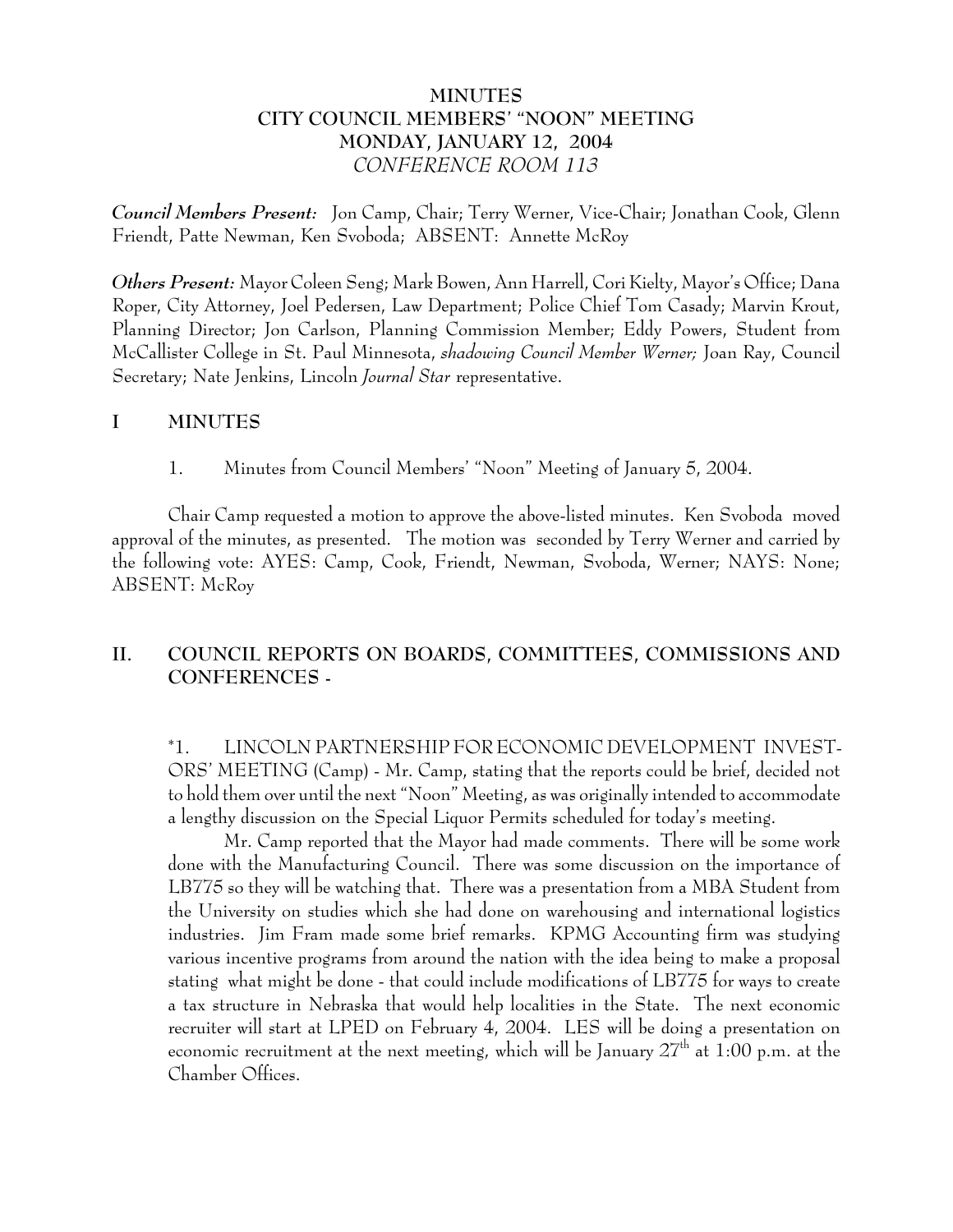\*2. PUBLIC BUILDING COMMISSION (Camp/Cook) Mr. Cook reported that the Health Department expansion update had been discussed. He noted that they're going forward with request for proposals for someone to do the design work. We heard that Dana is working on a Resolution for both the County Board and the City Council for that resolution. Mr. Roper noted that that was correct. Mr. Cook asked when that might be coming forward for public hearing. Mr. Roper answered that it would be ready whenever anybody wanted to put it on an agenda. Council thought it should go on an agenda soon. Mr. Cook asked if Mr. Roper could get copies of the resolution for them. Mr. Roper answered that he could. Further discussion determined that perhaps it should be on the Agenda for the next night meeting.

Mr. Camp noted that the PBC also requested that a Council Member be appointed to the Search Committee for the project architect. Mr. Friendt volunteered to represent the Council on that Committee, as a Council Member other than one of those who is on the PBC. [Mr. Kileen was so notified on 01-12-04].

Mr. Cook continued, reporting on garage status: A gate is being put in now. The late charges for non-completion by deadline has not been determined, because of the contractor's non-responsibility for the initial delay on the construction start-time. Mr. Werner asked if those late fees would be waived? Mr. Camp answered that they're just waiting until the job is compelted so they can aserttain what the fees might be. Mr. Cook stated that he doubted they would be waived, but they would be adjusted because of some conditions for which the contractor was not responsible.

Mr. Cook reported that the validation for parking tickets would have an expiration date so they couldn't be hoarded or stolen for future use. There will be a \$5.00 fee to get out of the parking facility if you don't have a ticket, so people won't be using it unless they really have business here. Mr. Camp noted that a concern was that everybody that comes to a Council Meeting would be eligible to ask for a receipt, so if we look at the budget now, we'll have to factor some of that in because the Council would be responsible for those validations. The logistics of these ticket validations might be something to be discussed further. There will be no charge for Night Parking, as we begin. That will be looked at further as the system is worked out.

Employees will have payroll deduction opportunities for the parking permit fees. This would permit them, as the State does, to not pay taxes on that money. Mr. Roper noted that the City will be trying to implement that on March  $1^{st}$ .

 Mr. Cook reported that they had approved the expenditure for an air conditioning system for 5-City TV so that during the winter, strangely enough, they can have cool enough air. It's a self-contained unit that will cool the air and blow the hot air into the ceiling where it will go into the return, so it will add hot air back into our regular system for heating the rest of the building. Mr. Camp noted that that was a cost of \$2890.00 which is tremendously low compared to what we had been talking about before.

Mr. Cook stated that Council would have to make a decision on the chairs and suggested further discussion might be held at a later "Noon" Meeting.

- \*3. ISPC (Camp) No Report
- \*4. JOINT BUDGET COMMITTEE (McRoy/Werner) NO MEETING IN JANUARY (No Report)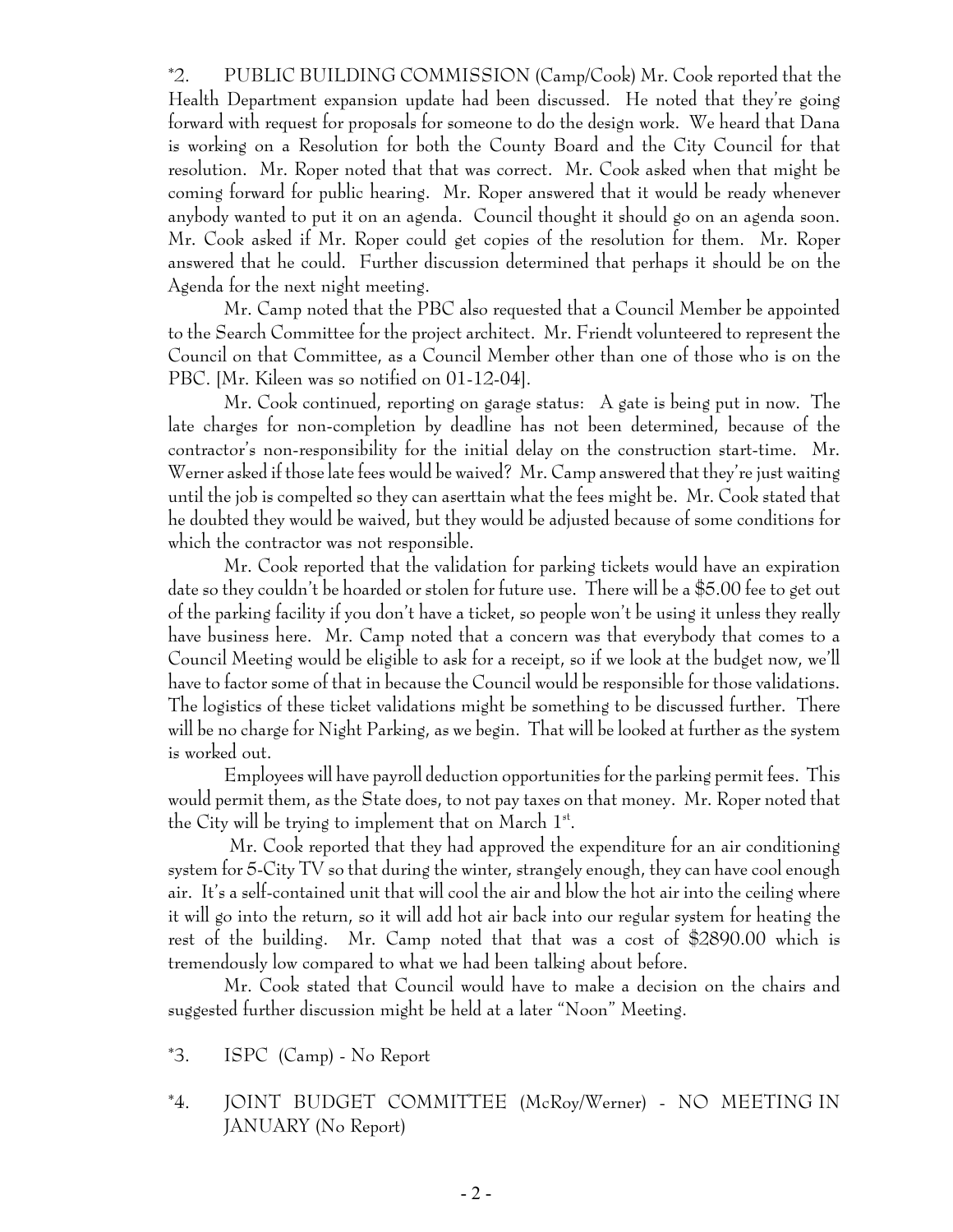#### OTHER MEETINGS - None

**III. APPOINTMENTS/REAPPOINTMENTS -** LES Reappointment noted without Significant Comment, though Mayor Seng offered a brief history of one of the LES appointees.

### **IV. REQUESTS OF COUNCIL FROM MAYOR** - None

## **V. MEETINGS/INVITATIONS** - Noted Without Significant Comment.

### **VI. MISCELLANEOUS -**

1. Discussion on "Common Agenda Items" - Mr. Camp directed Council Members to forward their Common Agenda Item requests to Ms. Cori Beattie in the County Commissioners Office who is the Common Secretary for the year of 2004.

2. Open Discussion on Special Liquor Permits - (100 ft. Rule/Mitigation)(45 min). Mr. Cook commented that the Council has two Special Permits (2763 680 and 685 - On-Sale and Off-Sale) before them for consideration. They include the mitigation language. Mr. Cook stated that he agreed with the Mayor's proposal to strike the mitigation language, which is a fairly simple procedure. This would read as "...such an activity can be located no closer than 100 feet from a day-care, residential district or a residential use".

He noted other criteria presented did not offer mitigation options. He thought eliminating the mitigation option would simplify the procedure. If this is done, there would be a question, since it does simplify the process, if the City Council would even need to hear these items. He reviewed the options of going to a Conditional Use Permit on these specific Permit requests, but he noted some elements that might prohibit Conditional Use Permit in this instance. He felt it should be left as a Special Permit process wherein Council could amend this to say that it is final action of Planning Commission unless appealed to the City Council. Any applications that come to the Planning Commission that meet the current requirements of 100 feet end up on the Commission's Consent Agenda. These are generally not controversial; they meet the requirements of the Code. If we change this to 100', they will probably all end up on Consent at Planning Commission. In most cases, then, we would never see them at Council.

Mr. Camp asked the Mayor if she wanted to make any comments. Mayor Seng responded that she has told them where she stands. Mr. Camp asked, then, if she was just at black/white 100 feet. Ms. Seng added, `take the mitigation out'.

 Mr. Werner asked if this was still going to the Internal Liquor Committee? Mayor Seng answered that that would be up to Council since that is the Council's Committee.

Mr. Svoboda stated that he has never been comfortable with the mitigation component of the ordinance, because it does have a number of loopholes to it. He noted that it was originally put in as a compromise piece that offered, from the historical standpoint of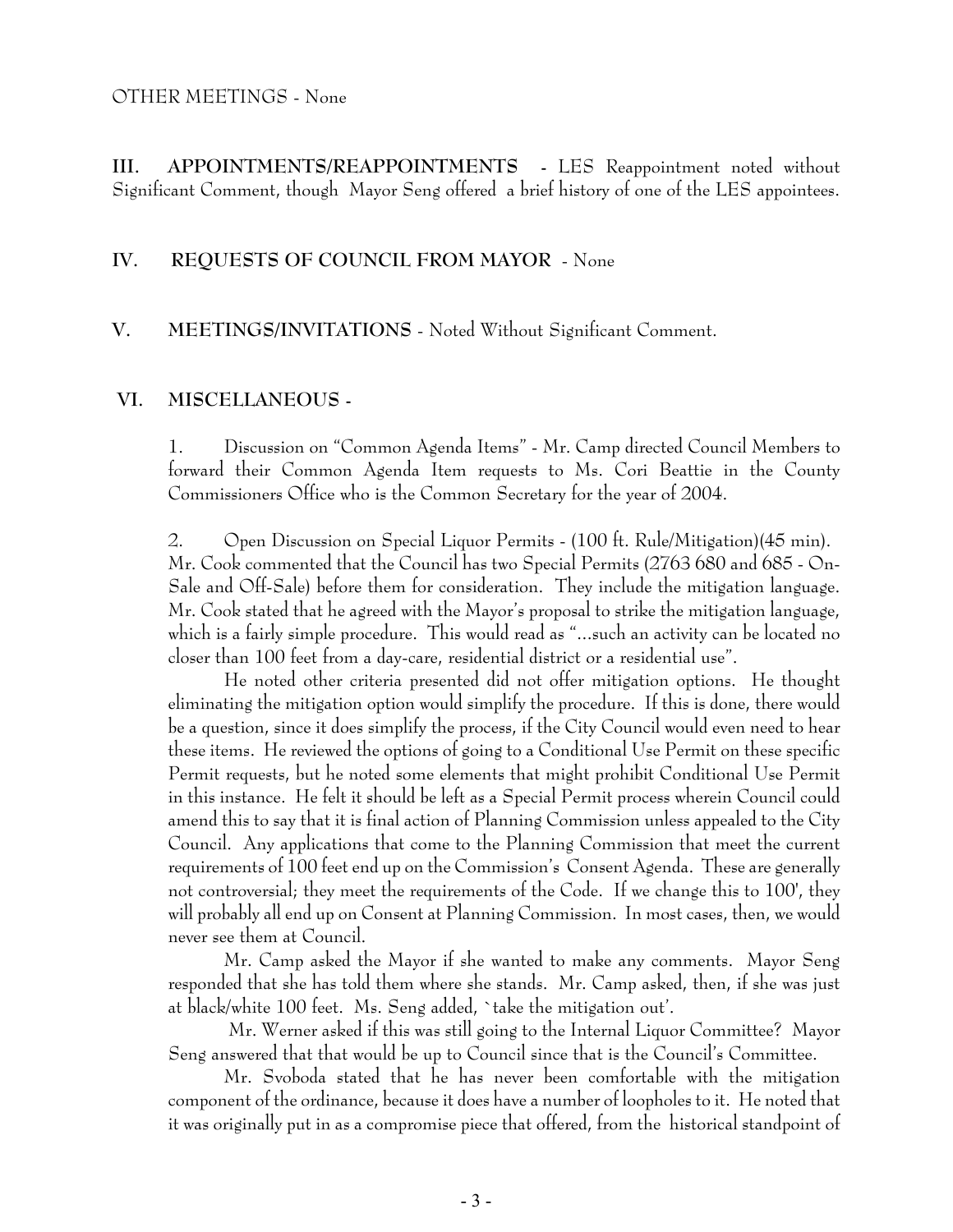those who helped draft the ordinance, was a piece that would allow for a compromise and grandfathering of those existing locations that had alcohol sales. So, he did recognize why mitigation was put in there. But, if we are routinely questioning mitigation and not recognizing mitigation as a component of the law as the 100 foot stipulation is a component of the law, then something has to be done.

Mr. Svoboda stated that he had hoped that Council would look at some type of compromise, because quite frankly, he did not know what the 100 foot means. Everybody that was involved in the drafting of the original ordinance has stated that "100 foot" was a number. It could have very easily been 150, 250, or it could have been 25 feet. 100 feet was simply chosen after some discussion.

In looking at that, Mr. Svoboda questioned the economic development purposes. He noted that the  $48<sup>th</sup>$  & Randolph location will be referenced as the one Council has most recently heard. He commented that, had there not been a possibility of alcohol to be sold at that particular corner, that corner would not have been developed into what it is today. All of the residents and neighbors in that area recognize that what is there is considerably better than what was there a year ago.

In recognizing that, and noting that he did not want to put alcohol on every corner in Lincoln, he felt there had to be some type of concern. He thought the economy might drive whether or not there would be alcohol on every corner - that would not be possible. But, in some cases, such as the  $48<sup>th</sup>$  and Randolph location, where there had not been any major objections from the neighbors surrounding the area [a permit is acceptable]. As a matter fact, individuals that lived in the neighborhood that lived within a mile of the area all indicated that they wanted alcohol sales there.

Mr. Svoboda noted that he had never been comfortable with the view that alcohol, especially off-sale alcohol, is bad in an arterial intersection like that. Having alcohol sales in a residential area is certainly one thing, but on an arterial intersection, he did not see the problem. He commented on the Committee that he had formed last year. It had been made up of Industry Representatives, Attorneys, Staff from the Law Department, Building & Safety, Planning (for zoning issues), and Neighborhoods and the issue that kept coming back was - what does the 100 foot mean and what does alcohol sales mean. Mr. Svoboda did not see that alcohol sales in an area is a [detriment] to the neighborhood - if it's off-sale. He noted that when he was growing up, a local liquor store was as much a part of his neighborhood as the local school, church, grocery store, and park.

Mr. Svoboda noted that the anomaly to that is the  $13<sup>th</sup>$  and "E" Street Convenience Store that routinely has police calls there. However, he thought that was more of geographical or societal problem in that particular area than it is an alcohol related issue. He was hoping there could be a little compromise to the legislation.

Mr. Friendt stated that they have a compromise now. His concern is that the compromise allows Council to make choices which puts them back in the position of selecting one and not selecting another. Mr. Friendt asked the purpose for revising the Special Permit process? Is it basically just to streamline things, to make it simpler, easier to clear. Or, is it an attempt to control, reduce, or limit locations? Or is it both? Are we trying to limit the number of convenience places that can sell alcohol? Is that the purpose of this legislation?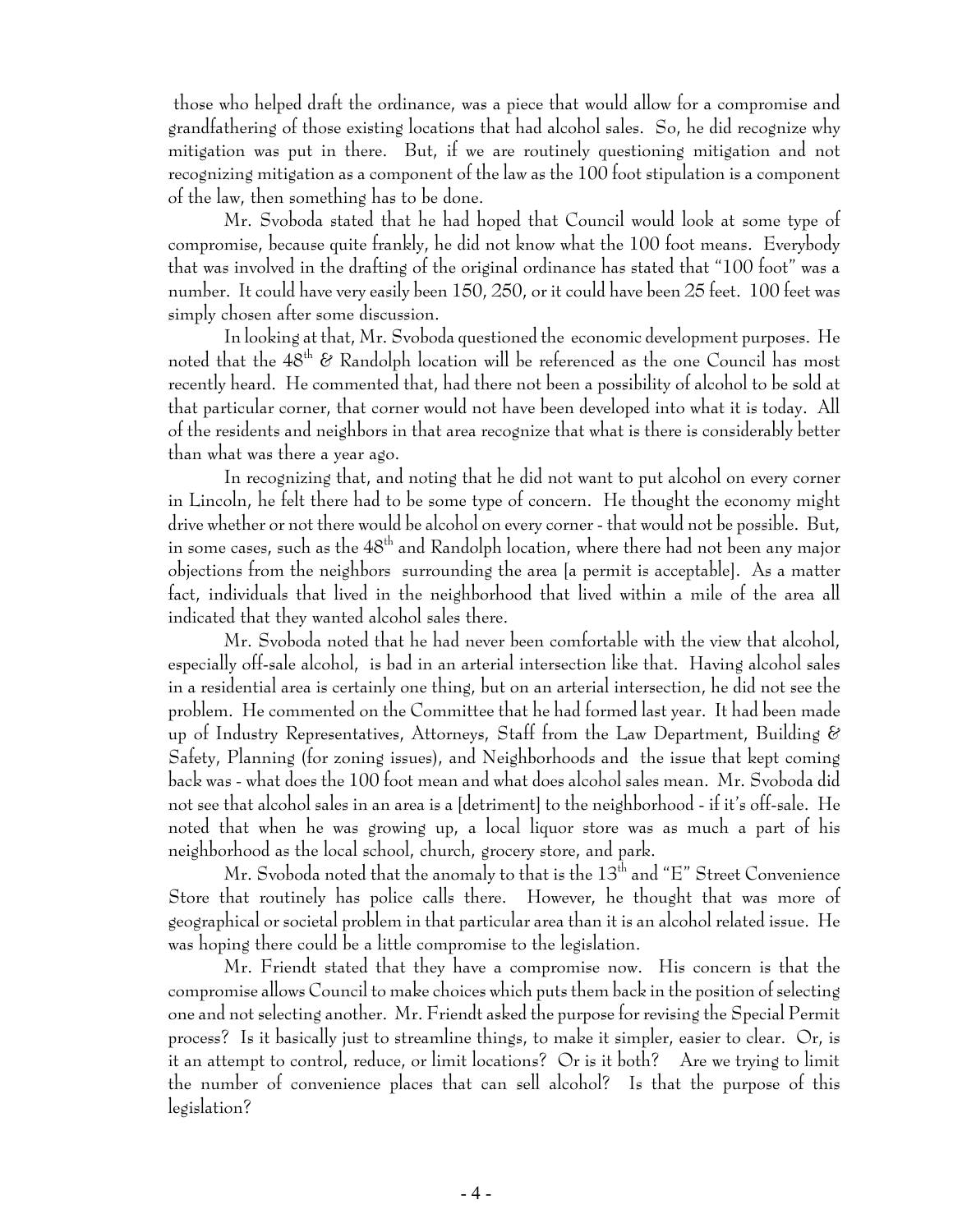Mayor Seng commented that she felt the way it is now is very judgmental. One person at one place can get a 100 foot ruling to their satisfaction, and the next time, for the next person, it is denied. She felt that was unequal and unfair. Her thought was that we should be dealing with equity in the process. If we have it written 100 foot - that is it. Then there is not compromise.

Mr. Friendt asked, then, we're not thinking if it is 100 or 150 or 75 feet that, in its own way, limits the number of these locations that will comply? Ms. Seng answered that that was not her intent. Mr. Friendt asked Mr. Krout for a follow-up comment to his statement that Lincoln is the only City he knows that tries to regulate the off-sale of liquor.

Mr. Krout answered that since he had made that statement, he did recall that the City of Dallas had a Special Permit process for Liquor Stores...but didn't for convenience stores that sold alcohol as an accessory; but for designated liquor stores they did have a Special Permit process if it was within a certain distance of a residential district. They may or may not still have that provision. But, liquor stores, at least in Nebraska, seem to be on their way out because of the drug and grocery stores taking over the market...which is what we saw a 48th and Van Dorn. Mr. Friendt stated that he just wanted to know why Lincoln decided why we should regulate off-sale locations.

Mr. Werner commented that he felt it was a quality of life issue. The decision that Councils and Planning Commissions have made is that we prefer to regulate that. Mr. Werner asked Chief Casady if there were higher police call incidents at convenience stores that have alcohol versus those that don't? Chief Casady answered that they do, but the caveat there is that those stores also tend to be higher volume businesses. So, it's hard to say that there is a cause and effect there. Mr. Werner asked if the incidents were more violent at those locations selling liquor? Chief Casady answered, again, that it was a matter of more volume overall. He added that the locations that have liquor licenses tend to be the higher volume convenience stores. About 80% of them have liquor licenses.

Mr. Cook stated, regarding Mr. Krout's comments, that perhaps Dallas had something, but this issue about Special Permit ignores the many other ways that states control liquor sales. He thought the situation in Nebraska was different because of court rulings that have basically taken away our ability to control alcohol through the mechanisms people use in most states. Those rulings are what we have to live with, so that is part of the reason, as he understood it, that this Special Permit process came about - because of Council's inability to have any kind of local control. This was something that Cindy Johnson worked on and others who felt if was important to put some kind of restriction in place. This recognized the land use issues that were related to alcohol sales. We weren't sure even this would be upheld in court...so for years the waivers were routinely granted because we figured the Liquor Commission would over-ride us anyway. But, the Nebraska Supreme Court has ruled that land use was a valid regulation of alcohol sales and the Liquor Commission couldn't issue a liquor permit if it violated our zoning laws. So, that is the one tool that the courts have upheld for us. Other states have lots of other tools, but this is what we have...and that is why we've done something that is, perhaps, unusual, because we've had to.

Mr. Cook felt this should be used to protect those nearby properties. He thought 100 feet is z minimal space between an establishment and somebody's house. He did not think there was a need for alcohol sales that close to residential. If the rule is applied fairly, he thought that would be a much better situation as far as fairness to businesses - when people know up front what is and what isn't allowed - such as is done in many of our other zoning guidelines and laws.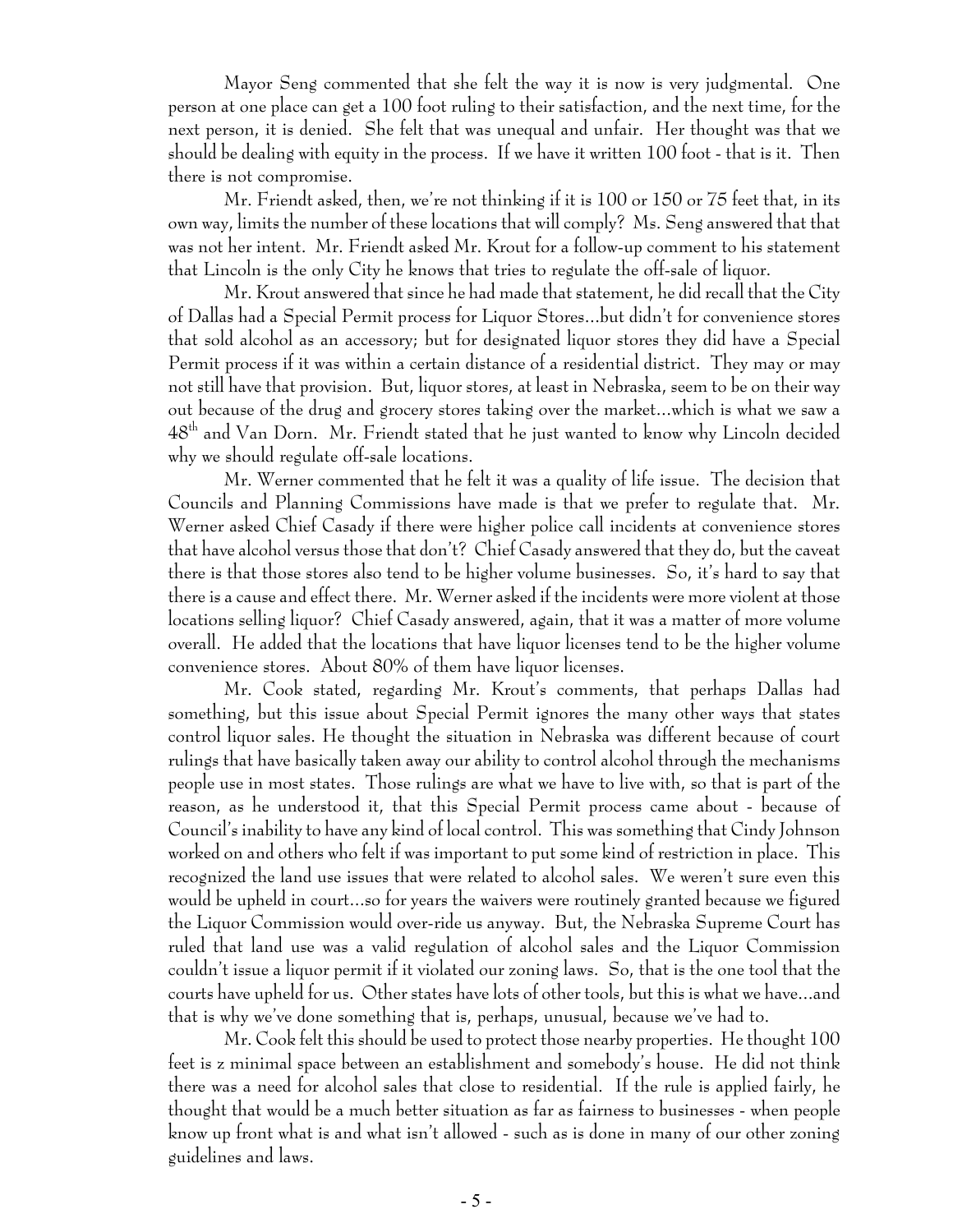Ms. Newman commented that she would rather have an objective standard than a subjective standard. She noted that she would go so far as to say that she did not think the legislation was strict enough. She would like to add parks and schools to the 100 foot rule.

Mr. Camp stated that he questioned the 100 foot rule when there were other ways to comply, especially with the new urbanism concept to have more density. He thought this works just contrary to that in that these facilities are being sprawled out. He noted that what Mr. Svoboda and Chief Casady said, that it was not [conclusive] that the off-sale component of conveniences stores is causing these problems. He thought the contrary. He felt if a convenience store, with the sale of alcohol, could get a little extra business, that margin might make the difference in their profits. He felt that he did not want to discourage the small business owner to improve an area. He would like to see an ordinance that would allow businesses to grow. He felt with a "black/white" standard, we would be telling businesses, which equates to job creation, not to come to Lincoln. When he sees local businesses that are trying to do something who may not have the resources of a WalMart to come in and buy a whole neighborhood, he believes we should encourage these local people who are going to be responsible, to take the risk. He did not believe and had not seen conclusive evidence, that it is the off-sale component that makes for problems. He felt market constraints would help control the number of licenses that would be requested.

Mayor Seng commented that sometimes, we have to take a long look back to see what has happened in a community. Lincoln used to have a fair amount of control over liquor sales in this community. The power of the City has decreased through the years. She noted that when she first went on the Council, the City controlled who got licenses. That has changed. Most of it has changed at the State level by a vote by the people. Some of it has been settled at the court level, but Lincoln has lost its power as a regulator of alcohol sales in the community. We are at the point now where the zoning regulation in the one piece that we still have power to utilize. She stated that she was surprised to hear Mr. Camp comment about some of the business owners views because those who had contacted her had expressed the view that they would prefer a policy written in "black and white" with no mitigation. They then know exactly what they can do and do not have to go through a "beg and plead" process to get a permit passed. Those business owners thought this legislation was more equitable. They were concerned about the attorneys that make it possible for certain groups to get alcohol in their locations. Our job from the City side is to make sure that the process is equitable. There are two side to this effort.

Discussion continued briefly with notation of specific instances of the process. Mr. Cook felt the uncertainty of the current process should be eliminated and did not believe that the economic development of the City of Lincoln would be hinging on liquor sales. He noted that there is not a shortage of locations. We just need a consistent standard stating that they can't be within 100 feet of some ones house. He didn't think that would be unreasonable, nor a roadblock to economic development.

Mr. Werner commented on the inequity of standards between wealthy and moderate income neighborhoods. He felt the written 100' foot standard would eliminate the disparity that currently exists on the socio-economic level.

Mr. Camp noted that the Angelou Economics Report commented on the length of time that permit process take in Lincoln and he thought from a conceptual standpoint, we shouldn't have so many road-blocks, but should be using common sense in these Liquor Permit cases. He noted that he still hadn't heard the purpose of the proposed legislation. What are we trying to achieve? Mayor Seng answered "equity".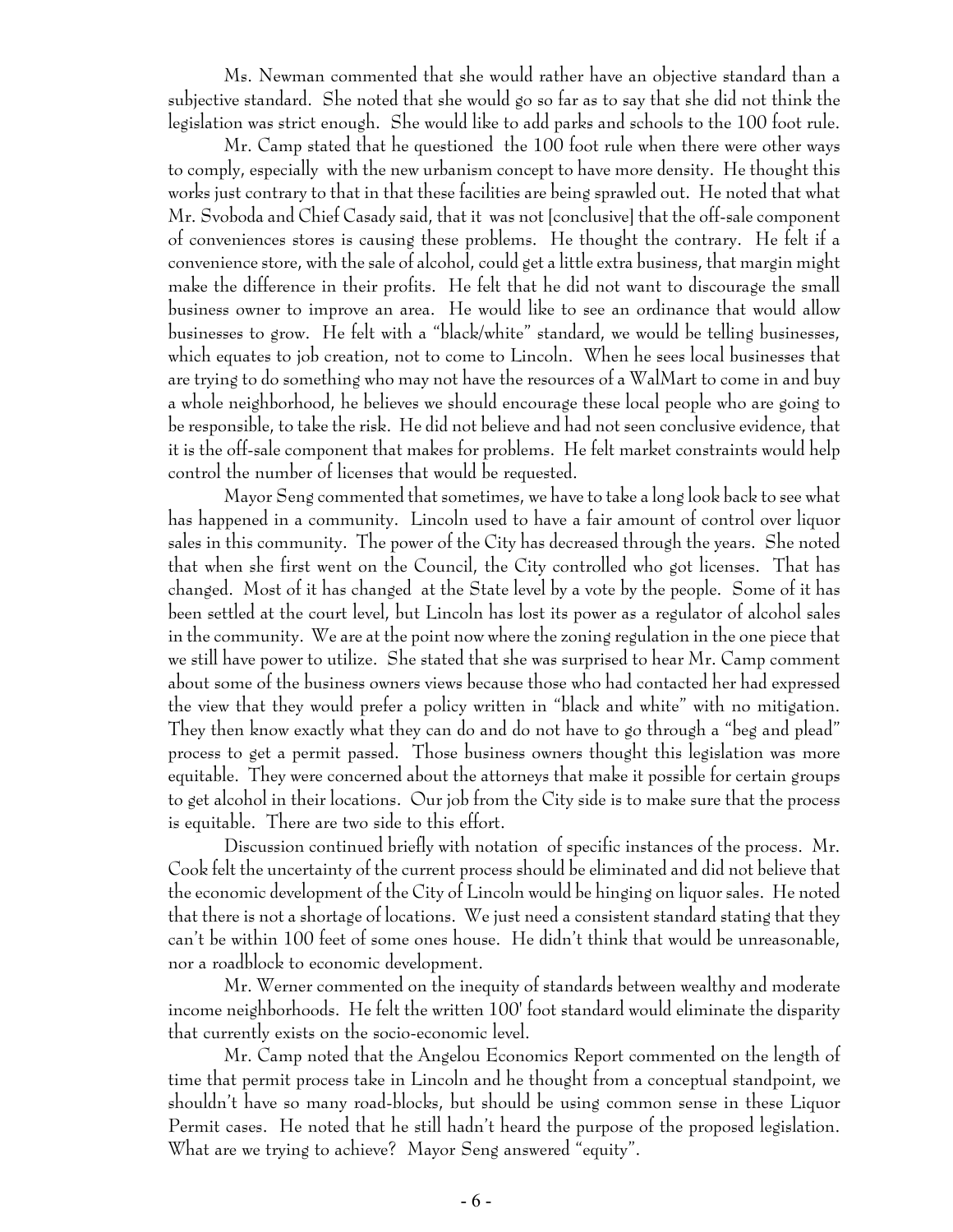Mr. Camp thought equity could be defined in several ways. He mentioned the new urbanism and wondered if there was a determent to the sales - or is it the geographical and geo-political dynamics of the neighborhood that is being legislated? Ms. Seng commented that one would not need that if there were a clear, black and white statement of the rules. It would be equal for everyone that applies for a permit. There would be no mitigating circumstances - it would all be equal.

Mr. Friendt asked about the locations that are currently mitigated or don't meet the requirements, are they grandfathered under this legislation when they renew? Mr. Cook noted that there is no renewal on a Special Permit. That goes with the land.

Ms. Newman commented that once they achieve the 100 foot distance, if that is submitted to the Planning Commission, we don't see them unless they're appealed, it actually would stream-line the process. It could move things through faster.

Mr. Werner thought this would define the standards and make everything clear to everyone. Mr. Camp thought there were sometimes special circumstances when Council uses discretion on the issuing of permits. If Council has a problem with redefining that discretion, that is fine. But he thought making the ordinance pure black and white would be inappropriate. He commented that we could just make all the laws black and white and we won't need to meet every week. He noted that he was sorry, but the world doesn't operate in black and white.

Mr. Werner noted that it could in this case. Mr. Camp disagreed. Mr. Svoboda thought mitigation might turn into a political issue during election years and felt that the ordinance followed some very arbitrary rules. He personally did not have a problem with getting rid of the mitigation clause in the ordinance because there is an arbitrariness to that issue.

He noted that one issue that hasn't been discussed is one that has come up in the last few appeals that have come before the Council. That is the hours of operation. He thought that would be where he would look for some type of compromise issue that would state that if alcohol sales were eliminated or shut off at a certain hour, alcohol sales would be permitted at that area.

He does have an issue with that, concerning the distance, but he has asked the question of several of the neighborhood association presidents over the last couple of years and have not received a firm answer from them. However, his perception is that a lot of neighborhood associations are not necessarily opposed to the sale of alcohol, but to the development on the corner. He does not know if there is reality to that perception, but the perception is there. He felt they were more opposed to the lights and the traffic and the noise and everything else that occurs around a convenience store on a corner than they are about the alcohol sales. Alcohol sales is the one piece that allows them to say we don't want a convenience store at this corner. He noted that some development has circumvented that issue by not applying for the liquor permit until after construction has begun. Mr. Svoboda saw both sides of the issue, and did not have a problem with getting rid of mitigation, but he wouldn't mind having something written into the ordinance. He noted that he also agreed with Patte, stating that he thought schools and parks should also be included. He would amend it to that.

Mr. Werner commented that golf courses were park areas that were exempted. Mr. Camp agreed with Mr. Svoboda's comments that the concerns may be about the nature of what we're allowing in....we're not trying to create problems. He commented that the Mayor had mentioned that during her 16 years on the Council there have been changes and he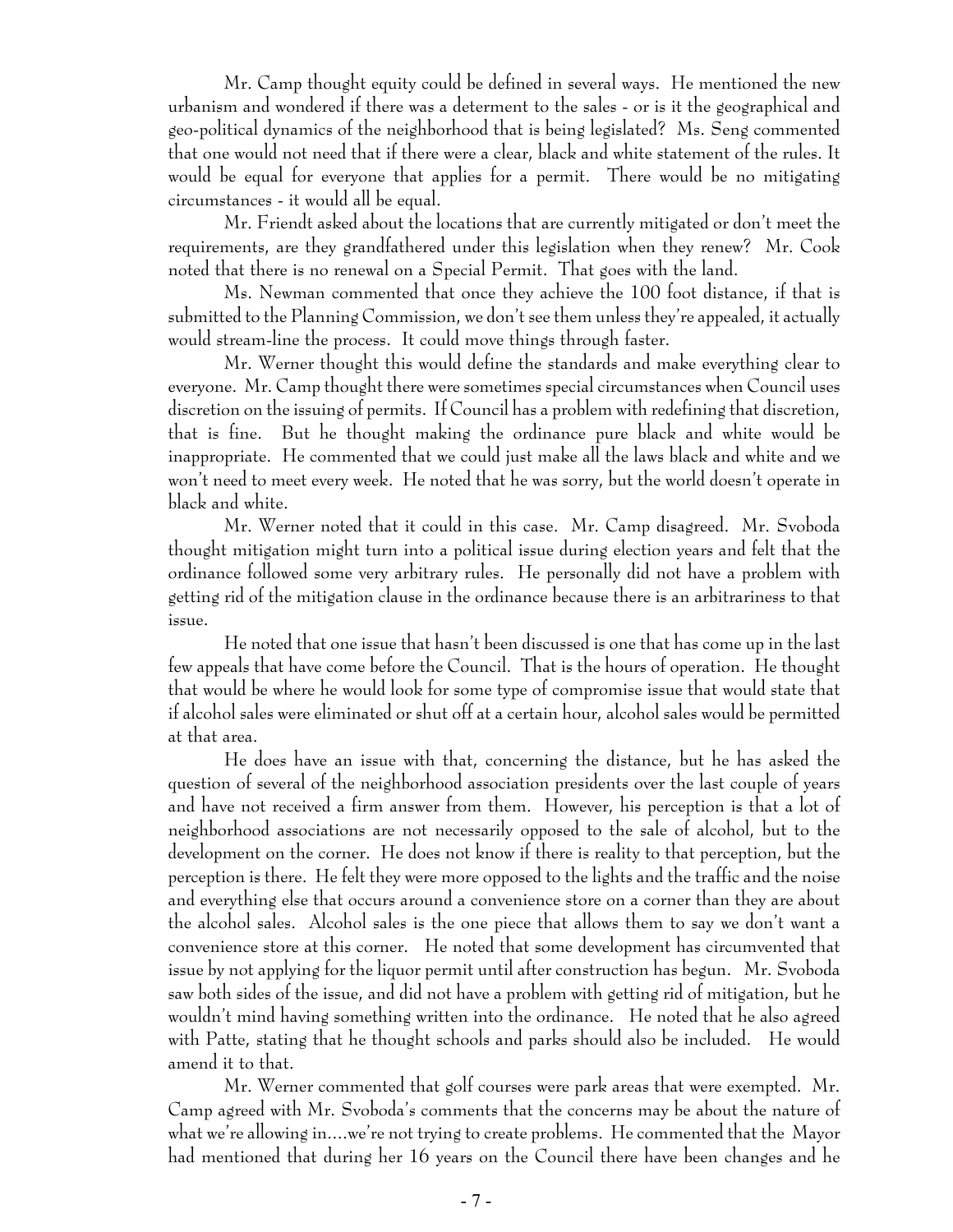doesn't know it the changes have been bad. He thought that the bigger picture on the quality of life would include how we would encourage good development in the neighborhoods. He thought development should be encouraged and did not believe the 100 foot rule would guarantee quality of life.

Mayor Seng stated that the Law Department was ready to bring legislation forward if Council is ready to act. She noted that the specific number on footage could be discussed. She didn't think there was anything too arbitrary in the 100 foot designation. Ms. Newman asked that parks and schools be included. Mr. Camp added that day-care centers should be included as well. It was noted that day-care is already included in the ordinance.

Council directed Mr. Joel Pedersen to draft an ordinance with the above-mentioned concerns included. Mr. Pedersen noted that the issue of schools, especially, is covered in the existing State Law regarding liquor sales distance requirements. There is a 300 foot requirement for schools and 150 foot requirement from campuses, if it's beer. Day-care centers are in the existing ordinance. He noted that the parks issue is complicated due to the golf course club houses.

Mr. Cook commented that we should check into that. He noted that 2763-130 is a recreation facility special permit. It does say that as part of a special permit for recreational facility for a golf course or country club, the Council may permit the sale of alcoholic beverages for consumption on the premises as an accessory use for the golf course or country club, provided the applicable location requirements have been met or waived by the Council. It does say, specifically 100 feet from a day-care facility, residential district, except where such use is an accessory to a golf course or country club. That language is already in there.

Mr. Pedersen stated that the only other comment he would make from the Law Department was that part of the rationale for treating on-sale and off-sale the same is that initially, we were being progressive. He thought Lincoln has traditionally done that. They've tried to anticipate what was going to happen and be pro-active rather than reactive.

As a matter of liquor policy and police power, Lincoln tried to determine that a "mom  $\&$  pop" liquor store was the salient example of how we wanted liquor to be sold in the City. That has been defeated. Our efforts under the police power to do that were deemed, essentially, anti-competitive by the courts. Following that, we took a land use approach and instead of asking the lawyers, legally, how to create a police power category that would inhibit or restrict something, the determination was made to use the planners and talk about it in terms of the neighborhood impacts. That process did happen. John Bradley did a lot of that along with Cindy Johnson and some of the other Council Members at the time.

Historically, what that meant was that there wasn't a `one size fits all'. There was going to be the occasion for compromise. How does a lawyer respond to that? The answer is it is on a case by case basis. The law in Nebraska has upheld that in zoning situations. The way the market developed for alcoholic beverages over the years has changed. Thirty years ago we weren't dealing with convenience stores, grocery stores and gas stations selling alcohol, but we are now. So this was an attempt to at least look at the problem and say if you are going to have outlets in areas that traditionally didn't have them, what would we be most concerned about? The first step was protecting residences. We viewed this as a process that was going forward to help the City make better decisions about where to locate alcohol sales. It was not particularly aimed at restricting the number of available outlets, but letting those concerns come forward and evaluating on an idividual basis There was a give and take involved....for better or worse. It was a learning process. We didn't have another jurisdiction to compare to. We understood that we were going forward and learning as we went.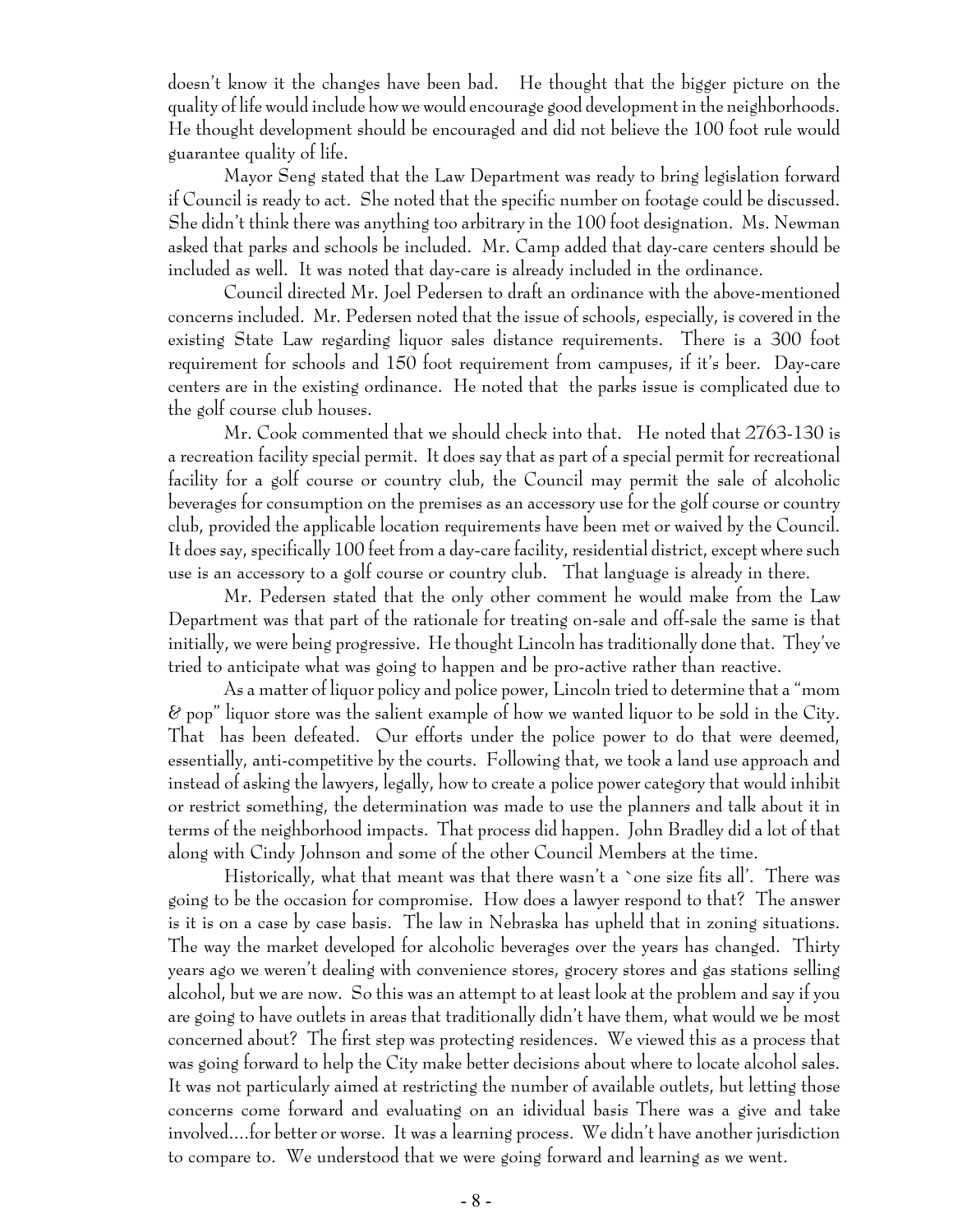Part of what the Mayor is recognizing is that instead of being able to be a tool to refine the process, it has created more confusion. For better or worse, we're at another decision point. Mr. Pedersen stated that he would put it in the category of what the City does land-use wise....similar to how we're reacting to the cell towers.

Mr. Friendt commented that when you mention land use, he would ask the question might we be facing some unintended consequences with this. He stated that he looked at many of these locations as being recycled service stations. Maybe they're all used up, but are we going to find ourselves in the situation where this kind of operation is the highest and best use for the land. And, if it's not going to happen and then you have a corner like  $48<sup>th</sup>$  and Randolph which was an absolute junk heap. He noted that he couldn't believe that the neighborhood isn't better off with the oil company there than it was before.

Also, if you take a corner and put a fast food place in which operates 24-hours, what does that do to the property values? Mr. Pedersen commented that in all earnestness, that is the concern that they heard at the Liquor Commission when they originally didn't want to listen to us. They said that was not a zoning issue. The reality of it is in the State Law, there is no prohibition against opening a bar or an off-sale location in your neighbors house. They look to the zoning ordinances for that protection.

Everyone agrees that should be prohibited - you can't just open up a bar in your garage without the City saying anything about it. Ultimately, we're trying to draw those lines, but when you're talking about developers and removing blight, we do have rules to address that. To Mr. Pedersen's knowledge, they've never addressed the sale of alcohol as being part of remedying blight. [Laughter] Mr. Pedersen noted that some of the City's tools do lie in zoning and land use, but a lot of them are addressed through redevelopment areas, identified blighted areas, and coming up with incentives for developers so we don't get to the last resort development.

Discussion continued with the question of what the legislation is trying to accomplish. Mr. Camp noted that the margin of profit for businesses is really thin. The small business owners are looking for ways to diversify and how they can spread their sales to get that margin. Mr. Pedersen noted that the competition for profit goes beyond just the product line, but hours of operation also must be considered. The primary concern for Lincoln's permit process was protecting residences. In zoning that is where you start to protect residences.

Mr. Camp thought that operating hours could be used as a compromise on a blackwhite no mitigation ordinance. We could limit hours to protect the neighborhood. Mr. Cook stated that there are hours of operation issues that apply to a number of types of businesses. He noted there were also issues of lighting and a number of other things that need to be addressed, but those are all separate from this. This is what is before us now and what we're working on. He thought it would be wise to look at some of those other things, such as the hours of operation limits that we can put on certain types of land use. But we need to act on what we have before us here, the language that is in place and modification to it. Some of those other issues that we need to address will take a lot more study. We're going to have more permits coming before us and he felt it was important for Council to act on this fairly quickly and set up a clear guideline so we don't get into another situation like the one we were in just a few weeks ago.

Mr. Cook requested Law Department to bring the ordinance forward much as the Mayor has suggested which is deleting the mitigation and adding the concerns for parks and other locations mentioned earlier not covered in other existing legislation. It would be set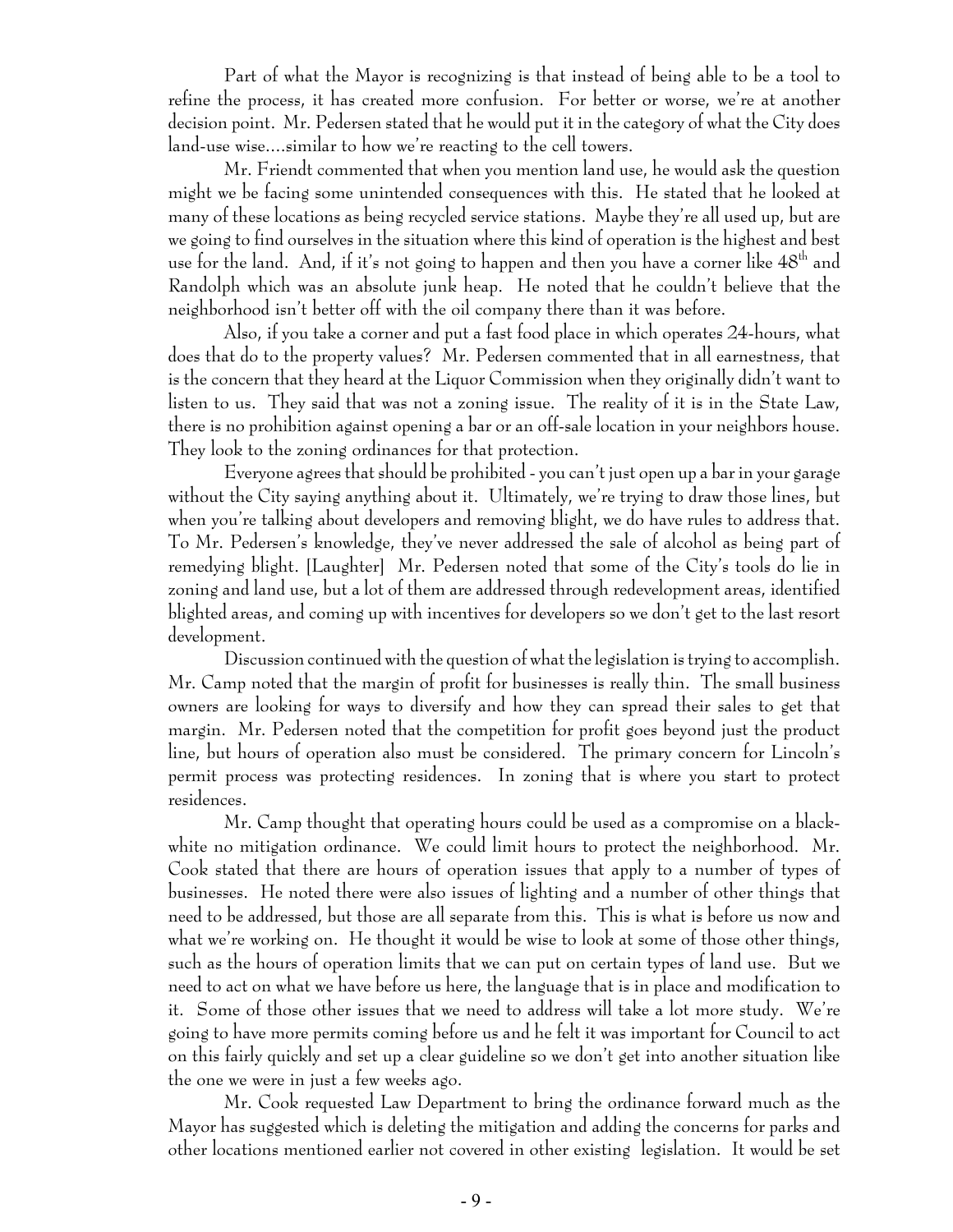up so that if a permit meets the requirements of this act, it would be a Final Action at Planning Commission and only come to the Council by appeal. That would simplify the process.

Council discussed details of such a proposed ordinance including the question of day-care coming in after a special permit holder has complied with the distance requirement. Can the day-care come in then? Mr. Pedersen stated that they probably could. As it is written right now, it goes from the licenses premise to an existing day care.

Mr. Svoboda asked if a day-care should move within that distance to an off-sale liquor license and the manager changes at that location or the business is sold to another entity that wanted to continue the alcohol sales, does that come before us and then follow the new law or once it's granted, it's there for ever? Mr. Pedersen stated that it goes with the land. Mr Roper noted that the problem might be if the liquor establishment wanted to expand.

Mr. Camp noted that there had been talk about having a focus school in the Haymarket and one of the reasons it ultimately failed is because it would have voided all the liquor licenses in the Haymarket on their next application. Mr. Cook commented that that is not land use and that is not our jurisdiction. That would be under the Liquor Commission. Mr. Pedersen stated that they did get that taken care of with an exception to the rule. Mr. Camp noted that there had been a great difficulty in the process. Mr. Pedersen stated that that is one of the reasons for the separate treatment of both on- and off-sale . There is a Special Permit for both. In the event that an off-sale wants to become an on-sale, they need a different permit. There is an existing State Law about the distinction in the liquor law between on- and off-sale.

Mr. Camp polled the Council Members on the proposed "black/white 100 feet with no mitigation" ordinance. Ms. Newman, Mr. Cook and Mr. Werner favored it outright. Mr. Svoboda stated that he had no issue with the elimination of mitigation, but would like to address the 100 foot issue. He also had a concern about "residential use" vs. "residential district" and how that applies to the new urbanism issue.

Mr. Werner felt that it was inappropriate to ask Council Members how they would vote. He noted that this is one of the reasons he had requested discussion on the televising our "Noon" Meetings. This is great discussion, but it should be a public hearing....or at least televised at the very minimum.

The final draft form of the ordinance was discussed briefly with a final decision to have the Mayor's draft ordinance brought forward.

3. Discussion on Televising all Council proceedings. (Requested by Terry Werner) Mr. Werner stated that he believes all Council proceedings, including working sessions such as this one being held today, should be televised. He noted that the perception of secrecy is not a perception he believes Council should encourage. Discussion ensued with concerns of perceived secrecy in a democratic process, as well as the cost of televising, being expressed. It was noted that the meetings are open to the public and the minutes are posted on the City's website. Mr. Roper indicated that the City Council was in compliance with the Public Meeting Rules. Council made a final decision to have 5-CityTV simply run the camera for a taping for video on demand airing. It was noted that a simple dub of the audio tape might be obtained from 5-CityTV. Staff was asked to check with 5-CityTV's Bill Luxford to find the cost of such a process. Mr. Luxford was contacted on 01-14-04 and indicated that he would respond after reviewing the request.